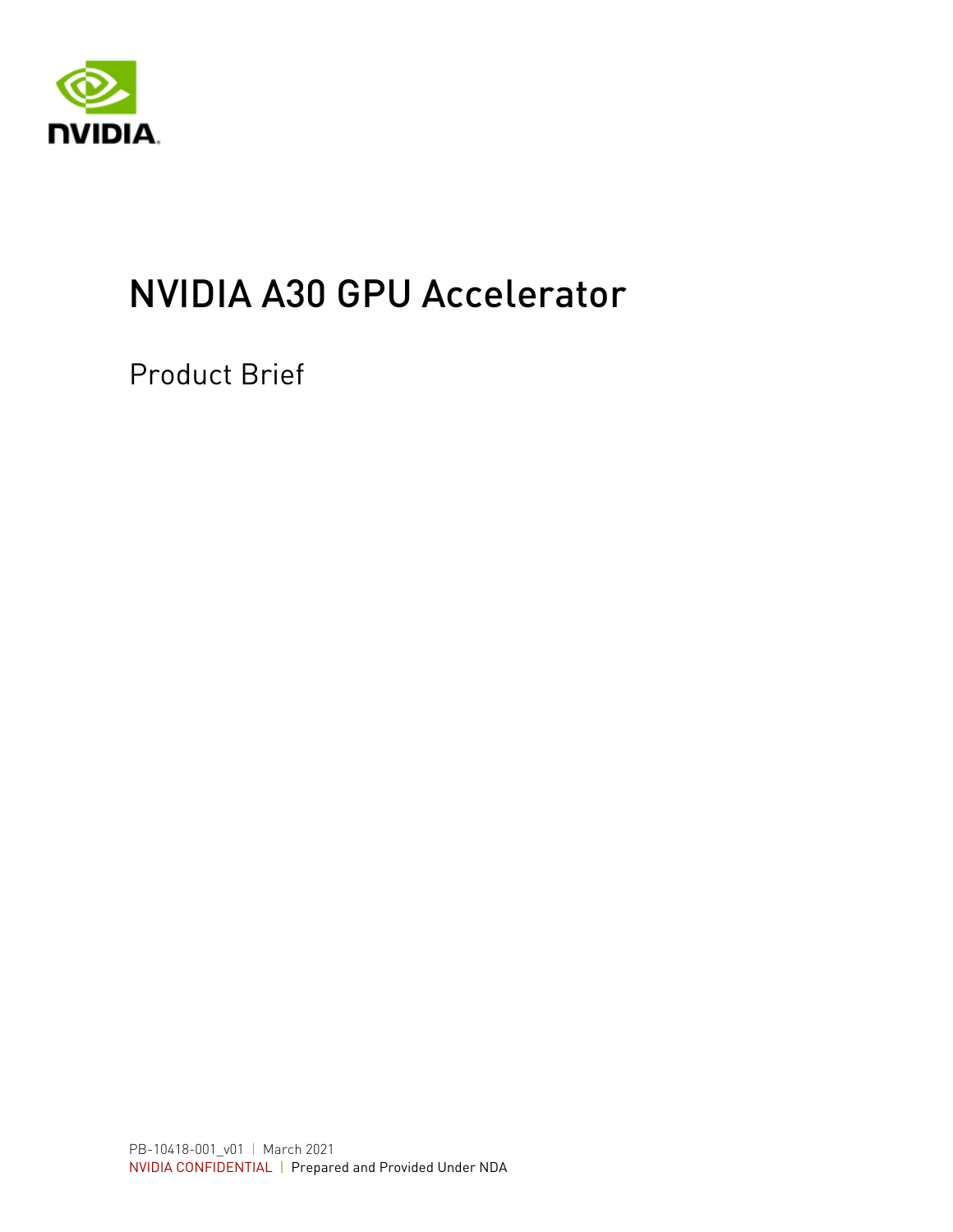### Document History

PB-10418-001\_v01

| Version | Date           | <b>Authors</b> | <b>Description of Change</b> |
|---------|----------------|----------------|------------------------------|
|         | March 23, 2021 |                | AV, AS, SM   Initial Release |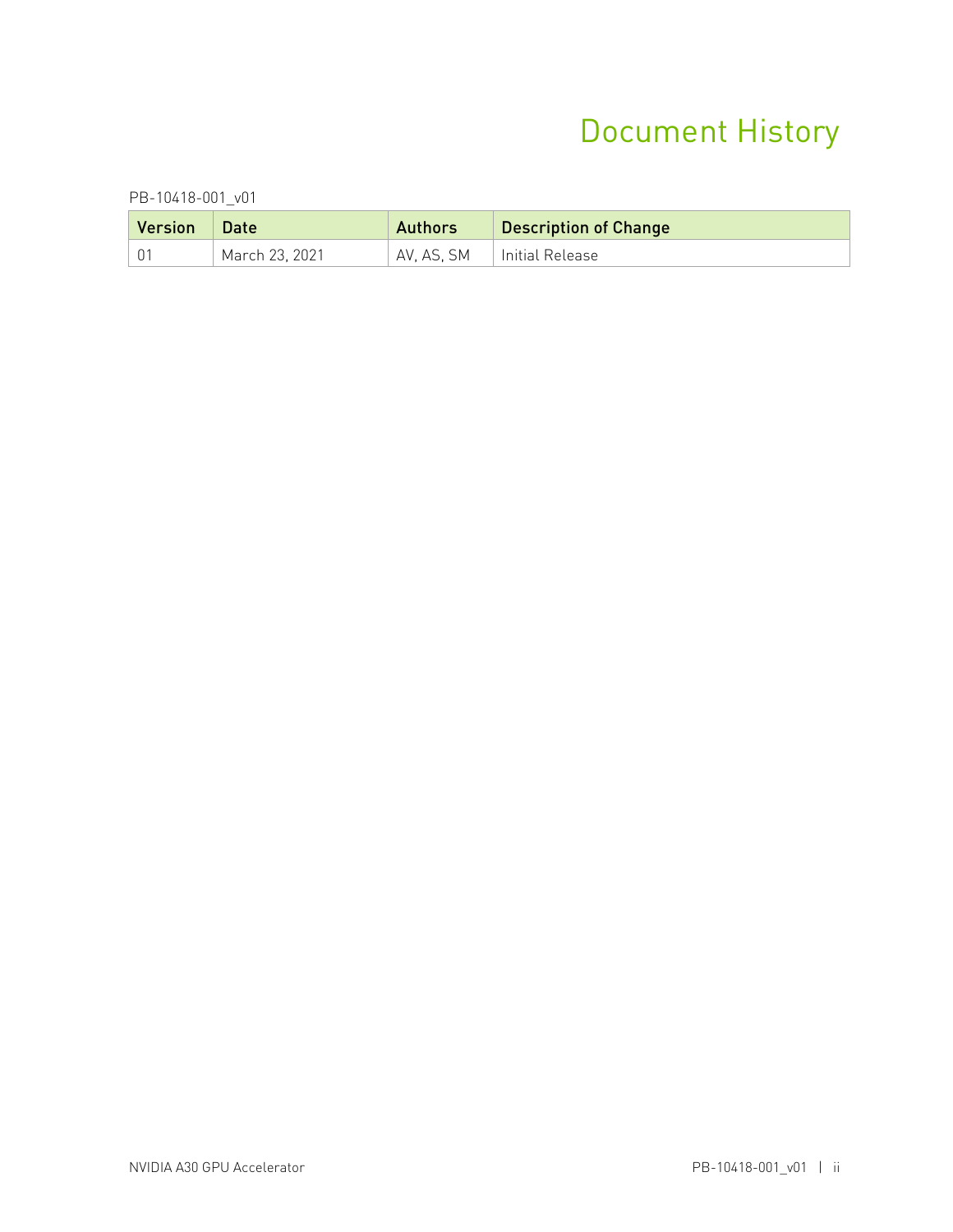### **Table of Contents**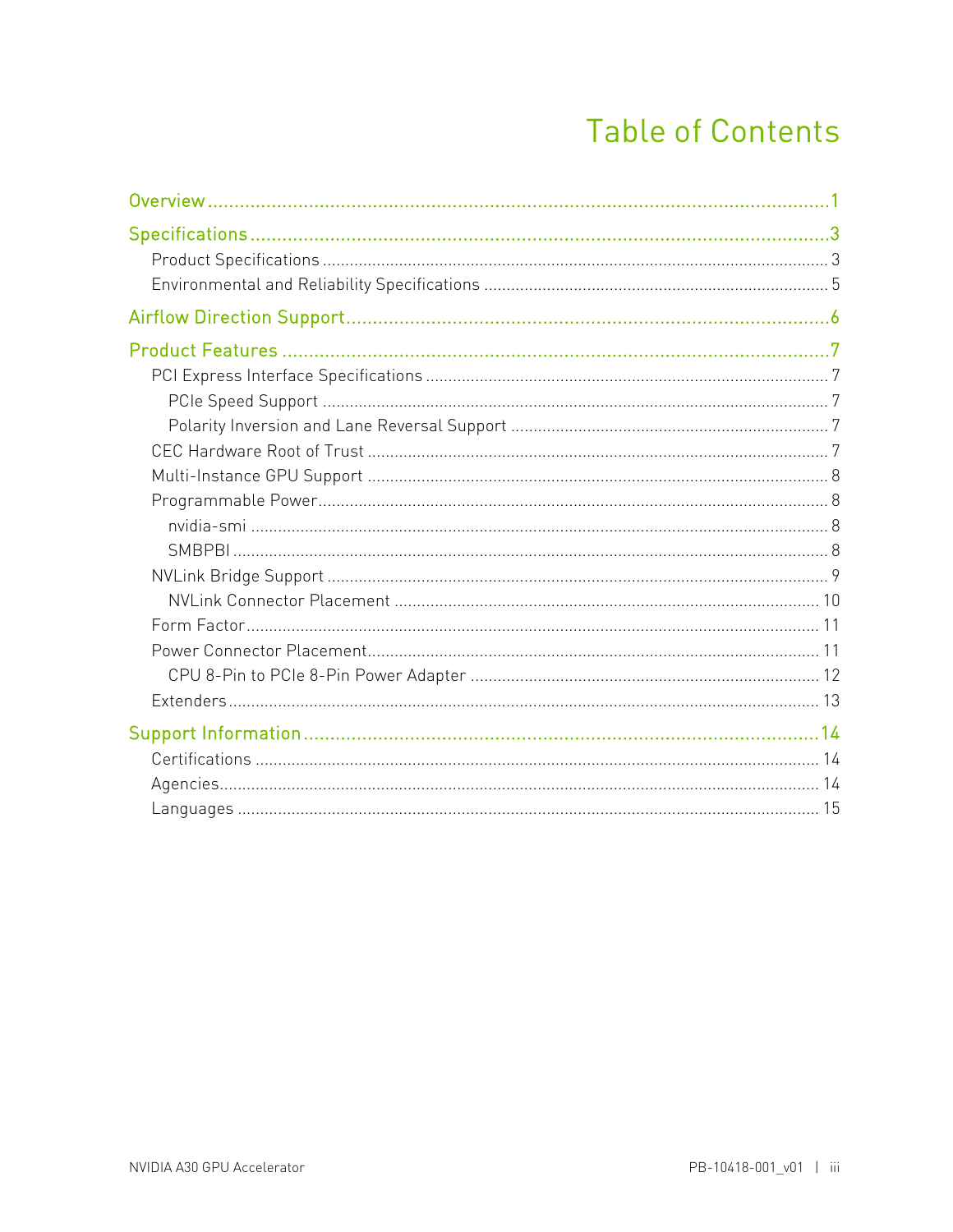## List of Figures

### List of Tables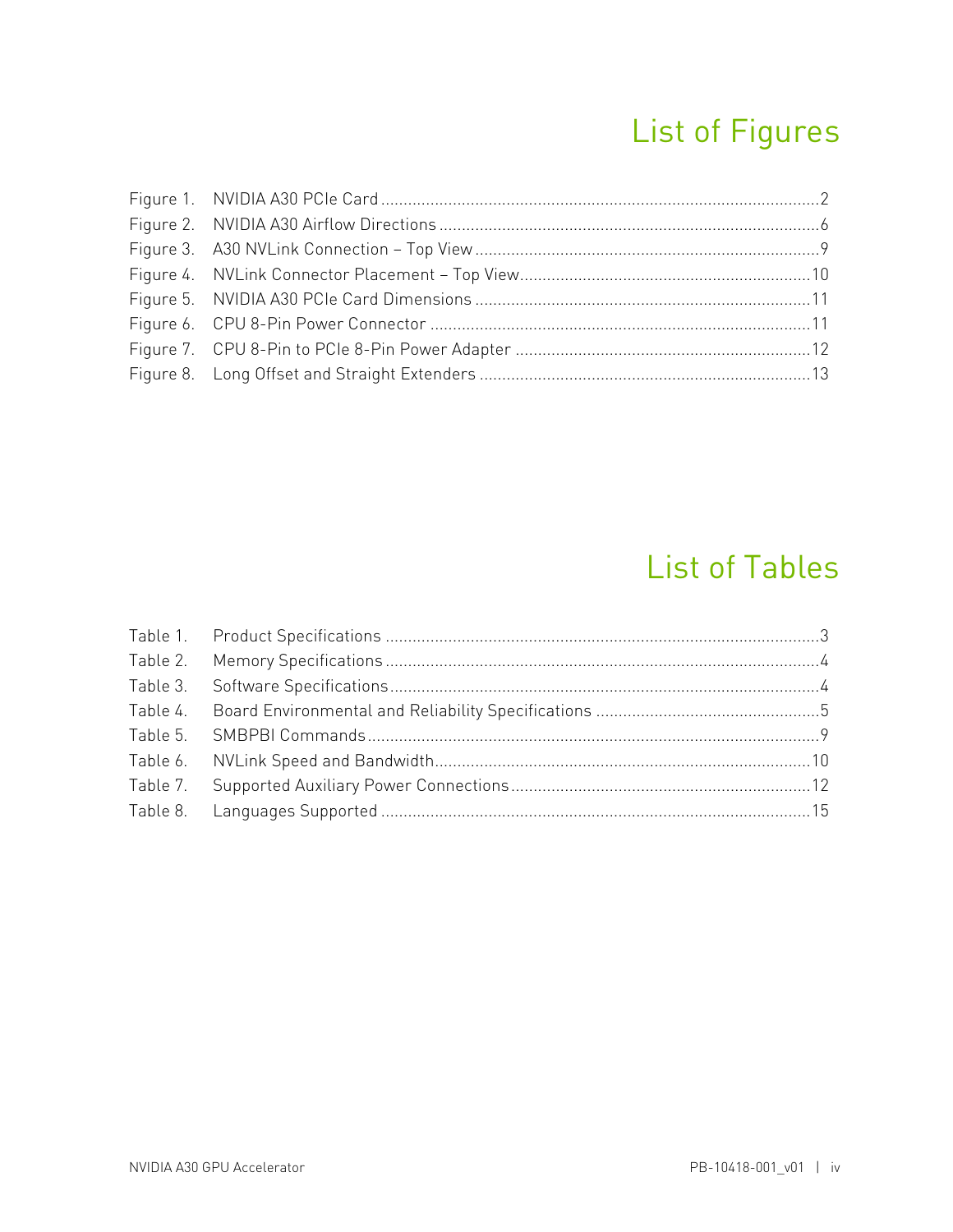## <span id="page-4-0"></span>Overview

The NVIDIA® A30 Tensor Core graphics processing unit (GPU) delivers a versatile platform for mainstream enterprise workloads like AI inference, training, and high-performance computing (HPC). It combines 3rd generation tensor cores with 24 GB of HBM2 memory in a dual-slot 10.5-inch PCI Express Gen4 form factor, with 165 W maximum board power. The card is passively cooled that requires system airflow to operate within its thermal envelope.

Built on the latest NVIDIA Ampere architecture, the NVIDIA A30 brings innovations like Tensor Float 32 (TF32) and Tensor Core FP64, as well as end-to-end software stack solutions, including the NVIDIA AI Enterprise suite to ensure that mainstream AI and HPC jobs can be rapidly solved. In addition to these features, the A30 supports double precision (FP64), single precision (FP32), half precision (FP16), Brain Float 16 (BF16) and Integer (INT8) computations, unified virtual memory, and page migration engine capability. The Multi-Instance GPU (MIG) feature ensures quality of service (QoS) with secure, hardware-partitioned, right-sized GPUs across all compute workloads for a diverse set of users and maximizes the utilization of GPU resources.

The NVIDIA A30 ships with ECC enabled to protect the GPU's memory interface and the onboard memories from detectable errors. A30's HBM2 memory has native support for ECC with no ECC overhead, both in memory capacity and bandwidth.

The card is designed to meet the requirements of NEBS Level 3 compliant servers and supports security features like secure boot and hardware root-of-trust.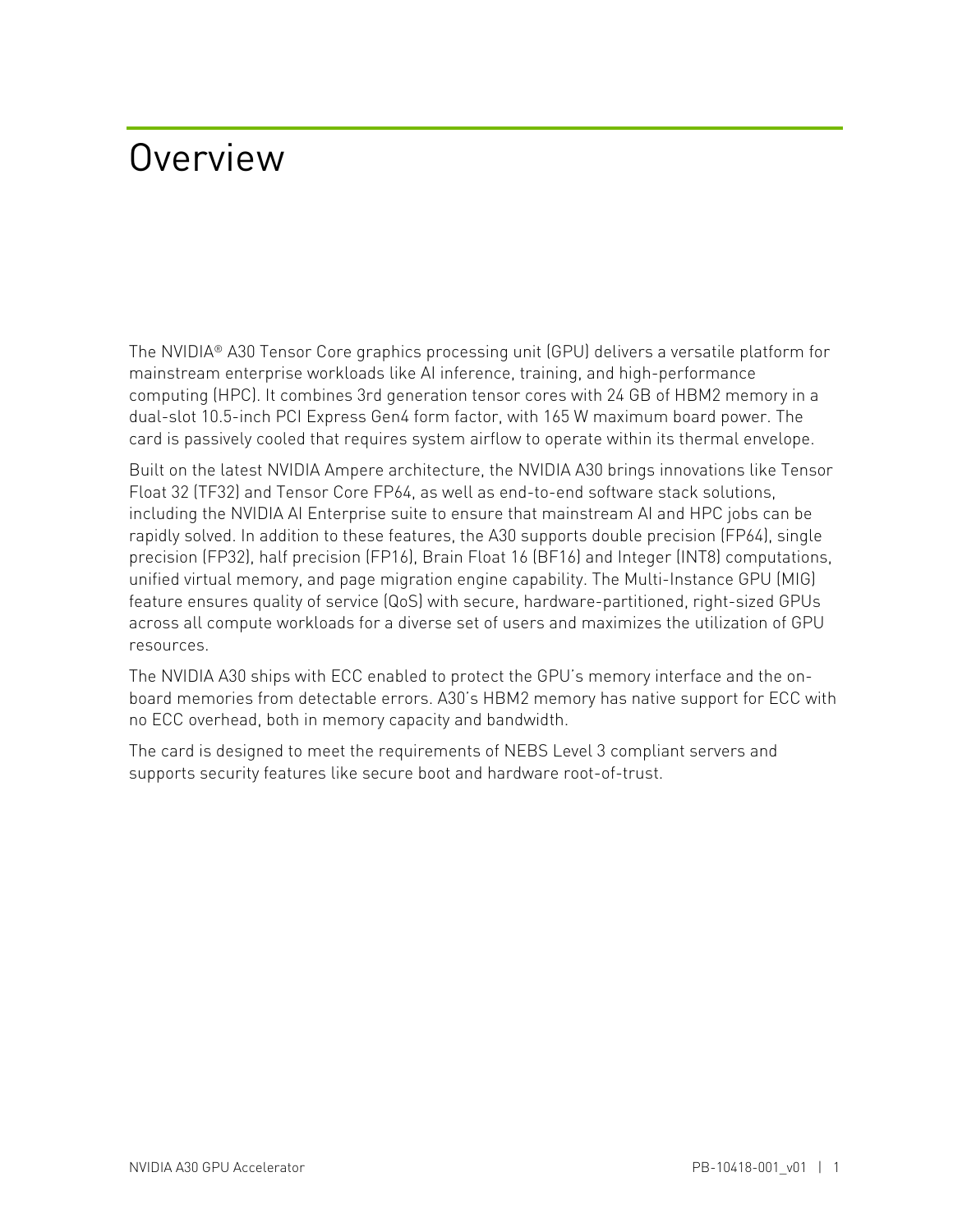

### <span id="page-5-0"></span>Figure 1. NVIDIA A30 PCIe Card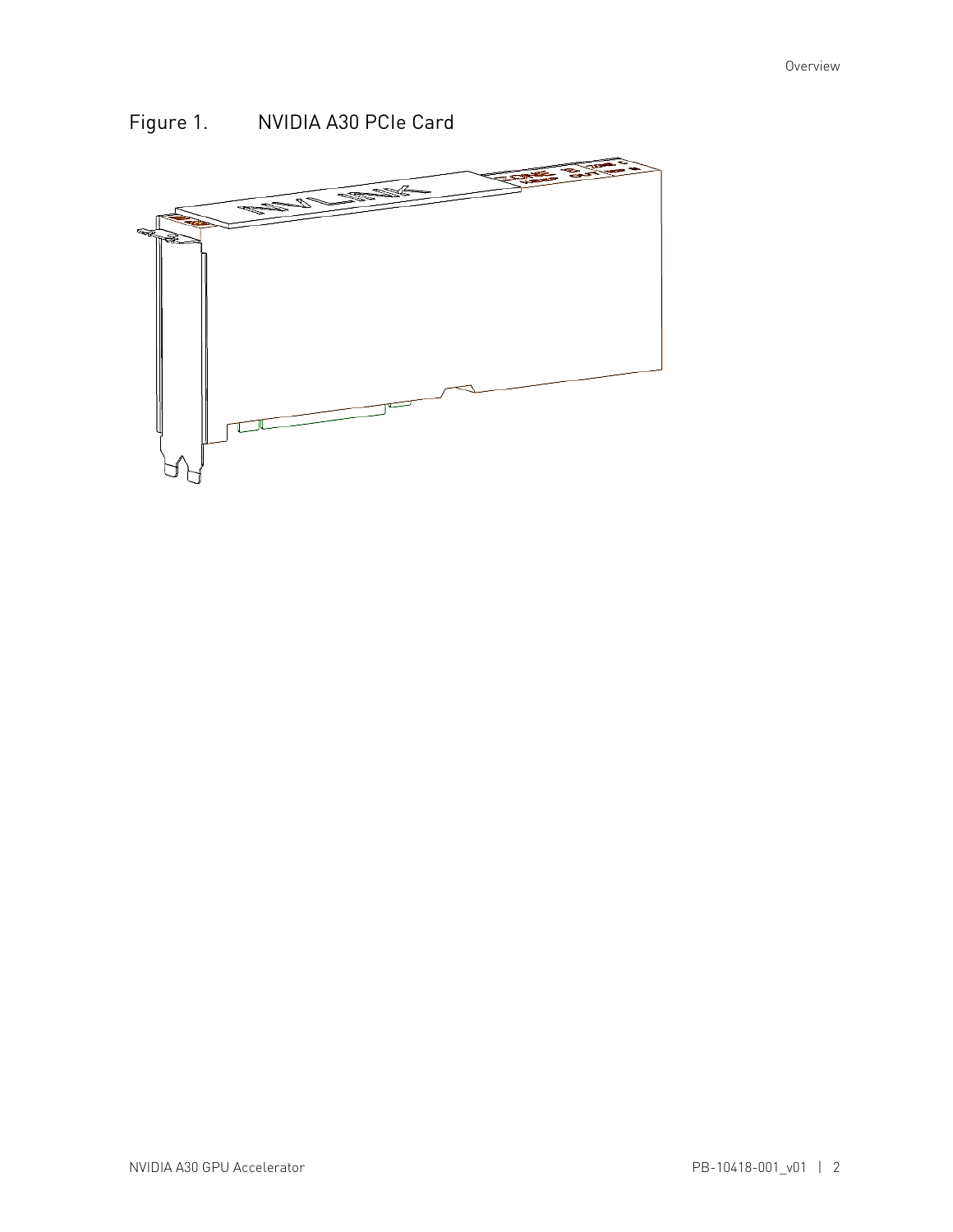# <span id="page-6-0"></span>Specifications

## <span id="page-6-1"></span>Product Specifications

[Table 1](#page-6-2) through [Table 3](#page-7-1) provide the product, memory, and software specifications for the NVIDIA A30 GPU card.

| <b>Specification</b>         | <b>NVIDIA A30</b>                                |
|------------------------------|--------------------------------------------------|
| Product SKU                  | P1001 SKU 205                                    |
|                              | NVPN: 699-21001-0205-xxx                         |
| Total board power            | 165W                                             |
| Thermal solution             | Passive                                          |
| Mechanical Form Factor       | Full-height, full-length (FHFL) 10.5", dual-slot |
| PCI Device IDs               | Device ID: 0x20B7                                |
|                              | Vendor ID: 0x10DE                                |
|                              | Sub-Vendor ID: 0x10DE                            |
|                              | Sub-System ID: 0x1532                            |
| <b>GPU</b> clocks            | Base: 930 MHz                                    |
|                              | Boost: 1440 MHz                                  |
| Performance States           | P <sub>0</sub>                                   |
| <b>VBIOS</b>                 | EEPROM size: 8 Mbit                              |
|                              | UEFI: Supported                                  |
| PCI Express interface        | PCI Express 4.0 ×16                              |
|                              | Lane and polarity reversal supported             |
| Multi-Instance GPU (MiG)     | Supported (up to 4 instances)                    |
| Secure Boot                  | Supported                                        |
| Zero Power                   | Not supported                                    |
| <b>NEBS</b> readiness        | Supported                                        |
| Power connectors and headers | One CPU 8-pin auxiliary power connector          |

<span id="page-6-2"></span>Table 1. Product Specifications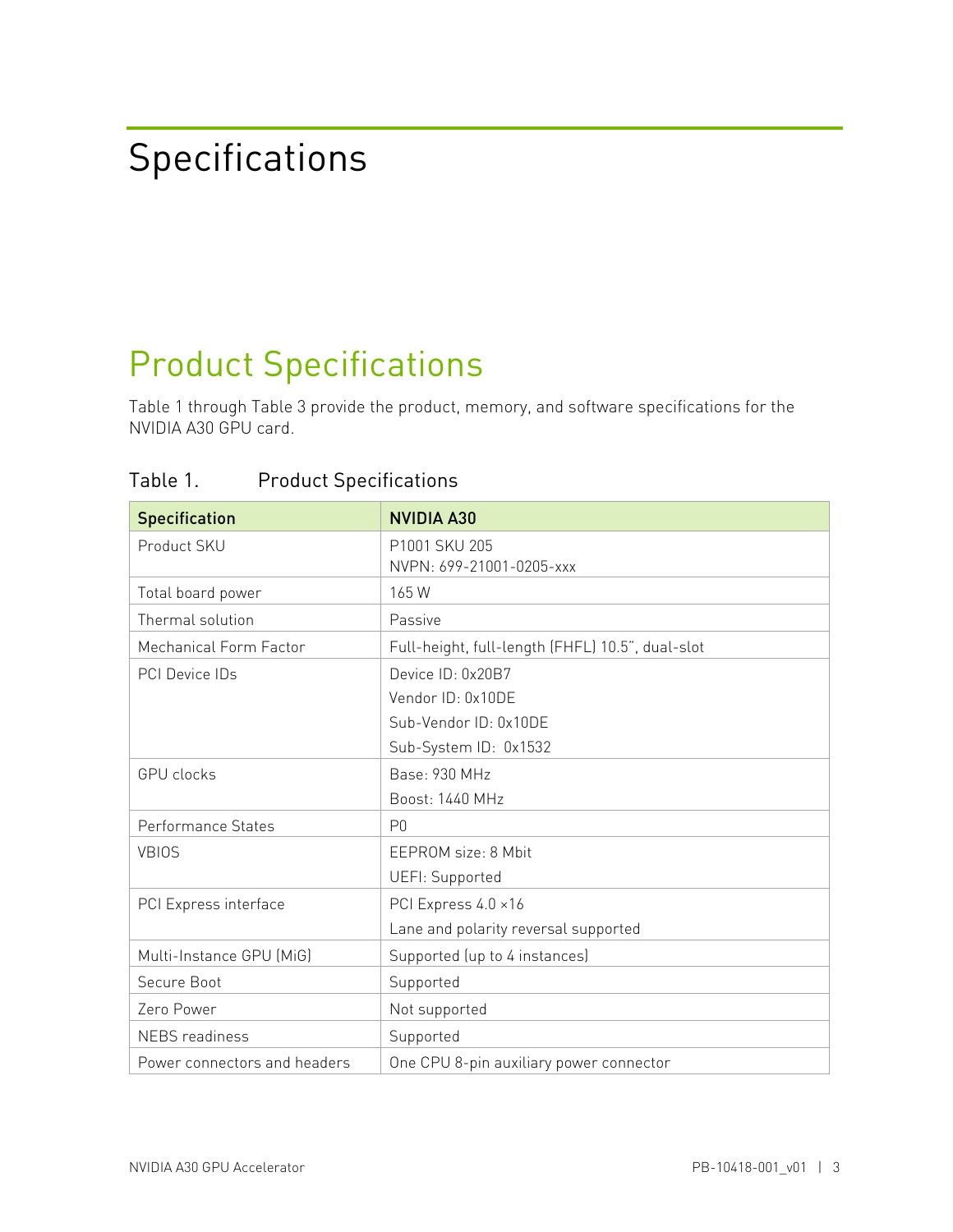| <b>Specification</b> | <b>NVIDIA A30</b>                                            |
|----------------------|--------------------------------------------------------------|
| Weight               | Board: 1240 grams (excluding bracket, extenders, and bridge) |
|                      | NVLink Bridge: 20.5 grams                                    |
|                      | Bracket with screws: 20 grams                                |
|                      | Long offset extender: 64 grams                               |
|                      | Straight extender: 39 grams                                  |

### <span id="page-7-0"></span>Table 2. Memory Specifications

| <b>Specification</b>  | <b>Description</b> |
|-----------------------|--------------------|
| Memory clock          | 1215 MHz           |
| Memory type           | HBM2               |
| Memory size           | 24 GB              |
| Memory bus width      | 3072 bits          |
| Peak memory bandwidth | Up to 933 GB/s     |

### <span id="page-7-1"></span>Table 3. Software Specifications

| <b>Specification</b>                          | Description <sup>1</sup>                                                |
|-----------------------------------------------|-------------------------------------------------------------------------|
| SR-IOV support                                | Supported: 8 VF (virtual functions)                                     |
| BAR address (physical function)               | <b>BAR0: 16 MiB1</b>                                                    |
|                                               | BAR1: 32 GiB1                                                           |
|                                               | BAR3: 32 MiB <sup>1</sup>                                               |
| BAR address (virtual function)                | BAR0: 2 MiB, (256 KiB per VF) <sup>1</sup>                              |
|                                               | BAR1: 32 GiB, 64-bit (4 GiB per VF) <sup>1</sup>                        |
|                                               | BAR3: 256 MiB, 64-bit (32 MiB per VF)1                                  |
| Message signaled interrupts                   | MSI-X: Supported                                                        |
|                                               | MSI:<br>Not supported                                                   |
| Multi-Instance GPU (MIG)                      | Supported                                                               |
| ARI Forwarding                                | Supported                                                               |
| Driver Support                                | Linux: R460.65 or later                                                 |
|                                               | Windows: R461.98 or later                                               |
| <b>CEC Firmware</b>                           | v6.01 or later                                                          |
| NVIDIA <sup>®</sup> CUDA <sup>®</sup> Support | CUDA 11.2.1 (or later)                                                  |
| Virtual GPU Software Support                  | Supports vGPU 13.0 (or later): NVIDIA Virtual Compute<br>Server Edition |
| <b>NVIDIA AI Enterprise</b>                   | Supported with VMware                                                   |
| NVIDIA® NGC-Ready <sup>™</sup> Test Suite     | NGC-Next Certification 2.2 (or later)                                   |
| PCI class code                                | 0x03 - Display Controller                                               |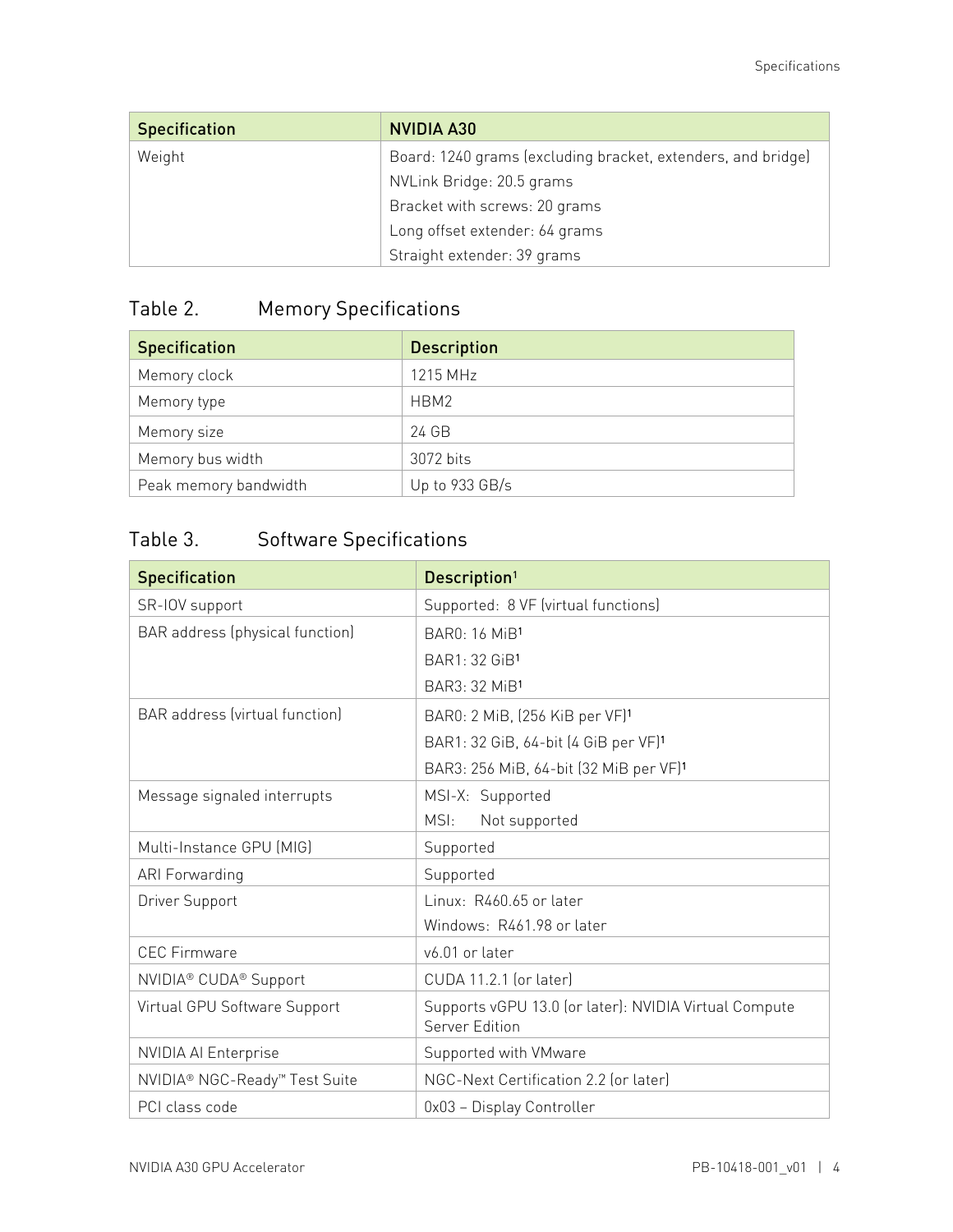| <b>Specification</b>                  | Description <sup>1</sup>                           |
|---------------------------------------|----------------------------------------------------|
| PCI sub-class code                    | 0x02 - 3D Controller                               |
| <b>Primary Boot Device Capability</b> | Not supported                                      |
| ECC support                           | Enabled (by default). Can be disabled via software |
| SMBus (8-bit address)                 | 0x9E (write), 0x9F (read)                          |
| SMBus direct access                   | Supported                                          |
| Reserved I2C addresses <sup>2</sup>   | 0xAA, 0xAC                                         |
| SMBus Post-Box Interface (SMBPBI)     | Supported                                          |

Note:

1The KiB, MiB and GiB notation emphasizes the "power of two" nature of the values. Thus,

- 256 KiB = 256 x 1024
- 16 MiB =  $16 \times 1024^2$
- 64 GiB = 64 x 1024<sup>3</sup>

2See ["CEC Hardware Root of Trust"](#page-10-4) section of this product brief.

The operator is given the option to configure this power setting to be persistent across driver reloads or to revert to default power settings upon driver unload.

## <span id="page-8-0"></span>Environmental and Reliability Specifications

<span id="page-8-1"></span>[Table 4](#page-8-1) provides the environment conditions specifications for the NVIDIA A30 card.

| Table 4. | <b>Board Environmental and Reliability Specifications</b> |  |
|----------|-----------------------------------------------------------|--|
|          |                                                           |  |

| <b>Specification</b>              | <b>Description</b>                                        |
|-----------------------------------|-----------------------------------------------------------|
| Ambient operating temperature     | $0^{\circ}$ C to 55 $^{\circ}$ C                          |
| Storage temperature               | $-40$ °C to 75 °C                                         |
| Operating humidity                | 5% to 95% relative humidity                               |
| Storage humidity                  | 5% to 95% relative humidity                               |
| Mean time between failures (MTBF) | Uncontrolled environment: <sup>1</sup> TBD hours at 35 °C |
|                                   | Controlled environment: <sup>2</sup> TBD hours at 35 °C   |

Notes:

1Some environmental stress with limited maintenance (GF35).

2No environmental stress with optimum operation and maintenance (GB35).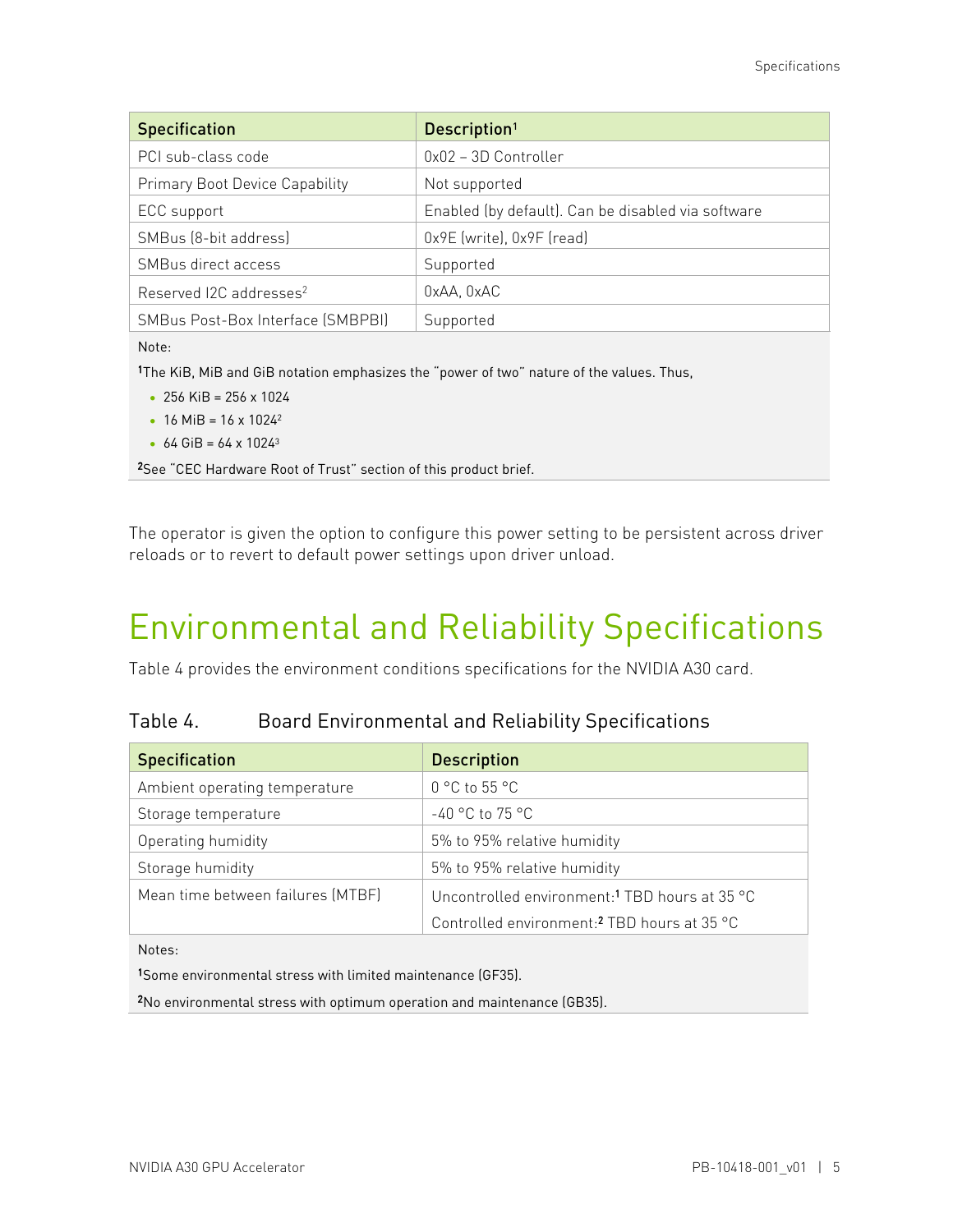# <span id="page-9-0"></span>Airflow Direction Support

The NVIDIA A30 PCIe card employs a bidirectional heat sink, which accepts airflow either leftto-right or right-to-left directions.

<span id="page-9-1"></span>

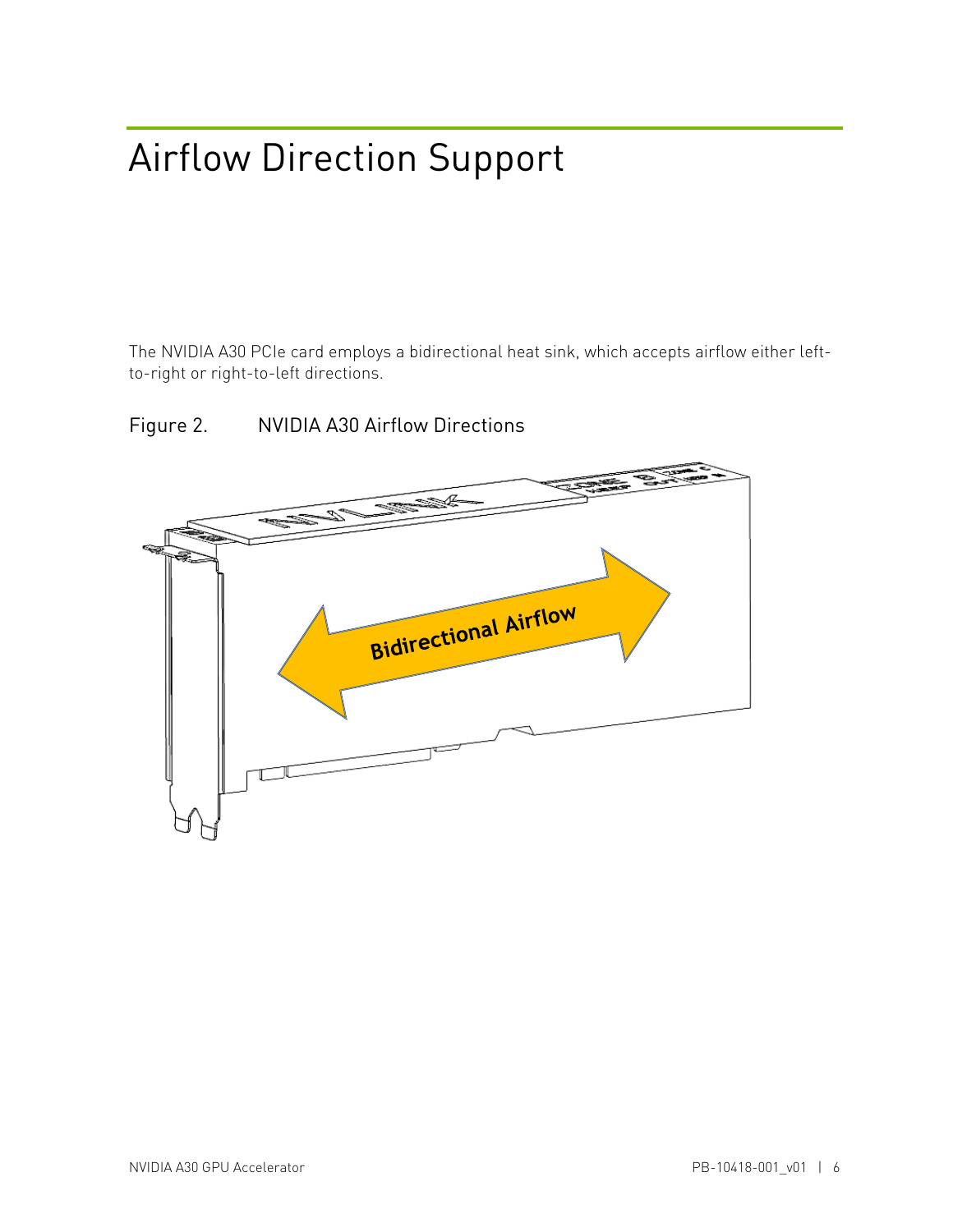## <span id="page-10-0"></span>Product Features

## <span id="page-10-1"></span>PCI Express Interface Specifications

The following sub-sections describe the PCIe interface specifications for the NVIDIA A30 PCIe card.

### <span id="page-10-2"></span>PCIe Speed Support

<span id="page-10-3"></span>The A30 card supports PCIe Gen4.

### Polarity Inversion and Lane Reversal Support

Lane Polarity Inversion, as defined in the PCIe specification, is supported on the A30 PCIe card.

Lane Reversal, as defined in the PCIe specification, is supported on the A30 PCIe card. When reversing the order of the PCIe lanes, the order of both the Rx lanes and the Tx lanes must be reversed.

## <span id="page-10-4"></span>CEC Hardware Root of Trust

The NVIDIA A30 provides secure boot capability via CEC. Implementing code authentication, rollback protection and key revocation, the CEC device authenticates the contents of the GPU firmware ROM before permitting the GPU to boot from its ROM.

It also provides out-of-band (OOB) secure firmware update, secure application processor recovery, and remote attestation.

The Hardware Root of Trust feature occupies up to two I2C addresses (in addition to the SMBus addresses). I2C addresses 0xAA and 0xAC should therefore be avoided for system use.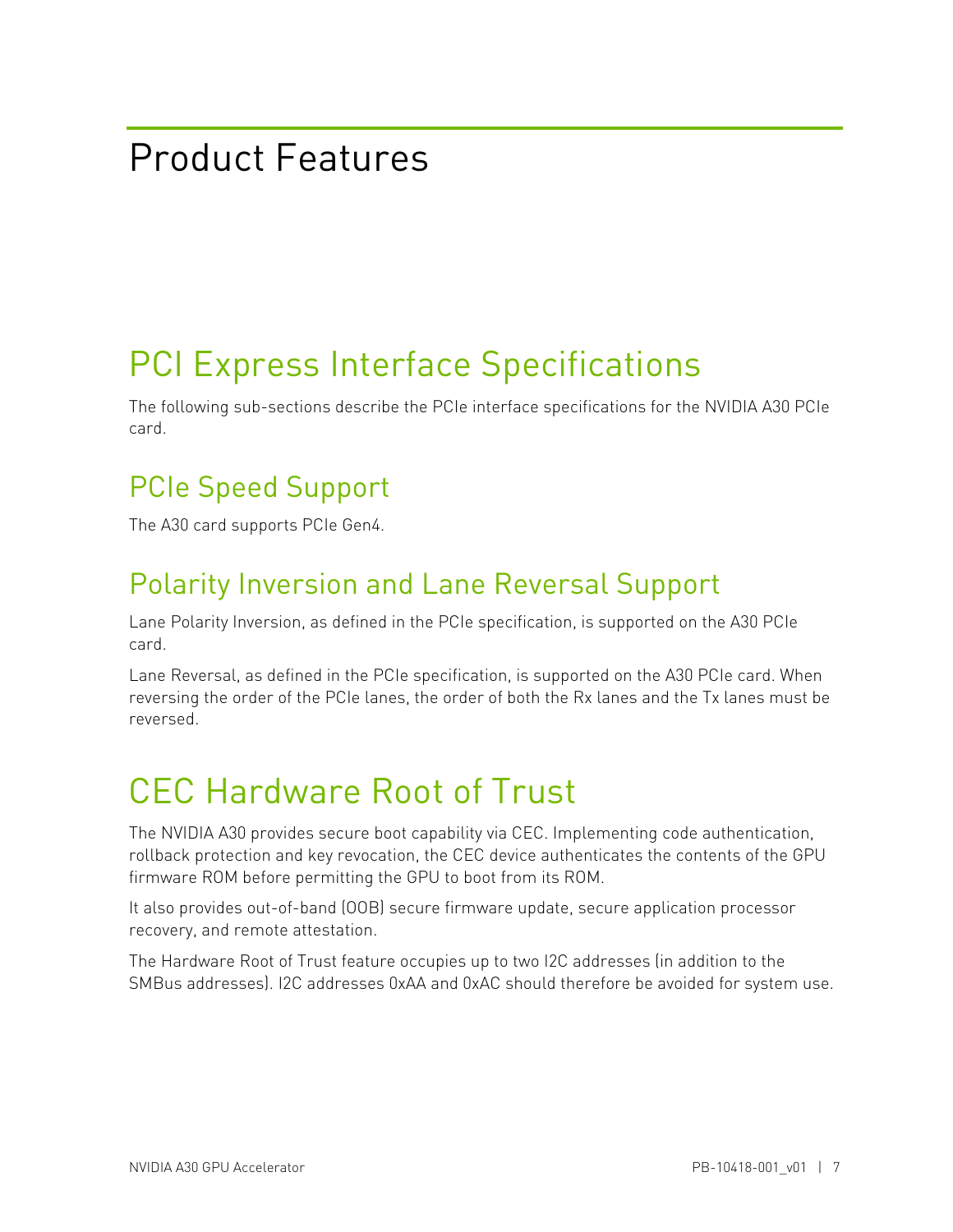### <span id="page-11-0"></span>Multi-Instance GPU Support

The A30 PCIe card supports Multi-Instance GPU (MIG) capability by providing up to 4 GPU instances per NVIDIA A30 GPU. MIG technology can partition the A30 GPU into individual instances, each fully isolated with its own high-bandwidth memory, cache, and compute cores, enabling optimized computational resource provisioning and quality of service (QoS).

For detailed information on MIG provisioning and use, consult the *Multi-Instance GPU User* Guide:<https://docs.nvidia.com/datacenter/tesla/mig-user-guide/index.html>

### <span id="page-11-1"></span>Programmable Power

The Programmable Power feature provides partners the general ability to configure the power cap of the card for system power/thermal budget or performance-per-watt reasons.

The power cap can be modified using either of these two NVIDIA tools:

- nvidia-smi (power cap adjustment must be re-established after each new driver load)
- SMBPBI (power cap adjustment remains in force across driver loads and system boots)

<span id="page-11-2"></span>Power limit specifications for the NVIDIA A30 are presented in [Table 1.](#page-6-2)

### nvidia-smi

nvidia-smi is an in-band monitoring tool provided with the NVIDIA driver and can be used to set the maximum power consumption with driver running in persistence mode. An example command to reduce the power cap to 100 W is shown:

nvidia-smi -pm 1 nvidia-smi -pl 100

To restore the A30 back to its default TDP power consumption, either the driver module can be unloaded and reloaded, or the following command can be issued:

<span id="page-11-3"></span>nvidia-smi -pl 165

### **SMBPBI**

An out-of-band channel exists through the SMBus Post-Box Interface (SMBPBI) protocol to set the power limit of the GPU, but this also requires that the NVIDIA driver be loaded for full functionality. The power cap can be adjusted through the following asynchronous command: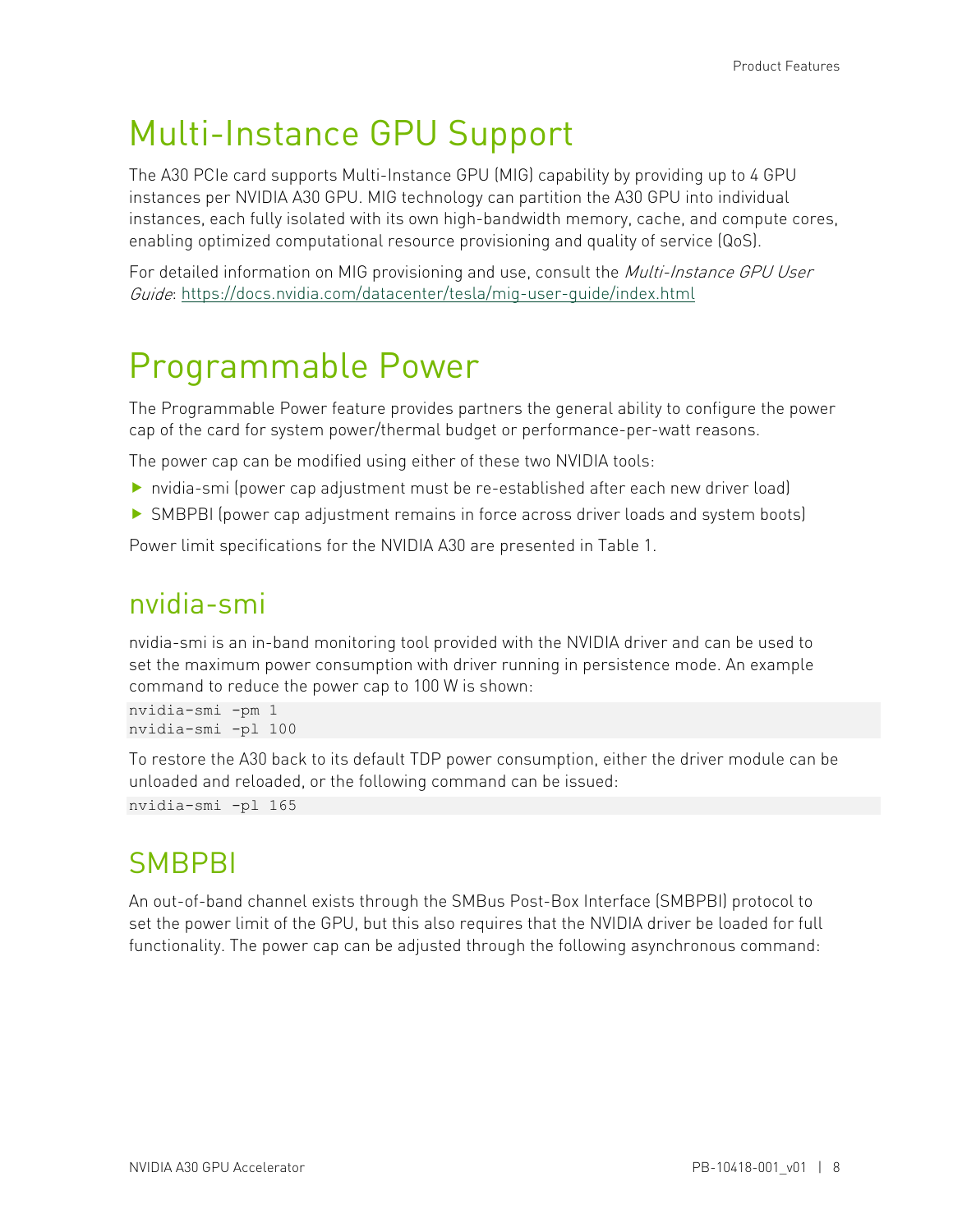| <b>Specification</b> | Value                                  |
|----------------------|----------------------------------------|
| Opcode               | 10h - Submit/poll asynchronous request |
| Arg1                 | 0x01 – Set total GPU power limit       |
| Arg2                 | 0x00                                   |

#### <span id="page-12-2"></span>Table 5. SMBPBI Commands

Using SMBPBI, the configured power limit setting can be made persistent across driver reloads. Refer to the SMBus Post-Box Interface (SMBPBI) Design Guide (DG-06034-002) for full implementation details.

## <span id="page-12-0"></span>NVLink Bridge Support

NVIDIA® NVLink® is a high-speed point-to-point peer transfer connection, where one GPU can transfer data to and receive data from one other GPU. The NVIDIA A30 card supports NVLink bridge connection with a single adjacent A30 card.

The attached bridge spans two PCIe slots. Wherever an adjacent pair of A30 cards exists in the server, for best bridging performance and balanced bridge topology, the A30 pair should be bridged.

### <span id="page-12-1"></span>Figure 3. A30 NVLink Connection – Top View



For systems that feature multiple CPUs, both A30 cards of a bridged card pair should be within the same CPU domain—that is, under the same CPU's topology. Ensuring this benefits workload application performance. There are exceptions, for example in a system with dual CPUs wherein each CPU has a single A30 PCIe card under it; in that case, the two A30 PCIe cards in the system may be bridged together.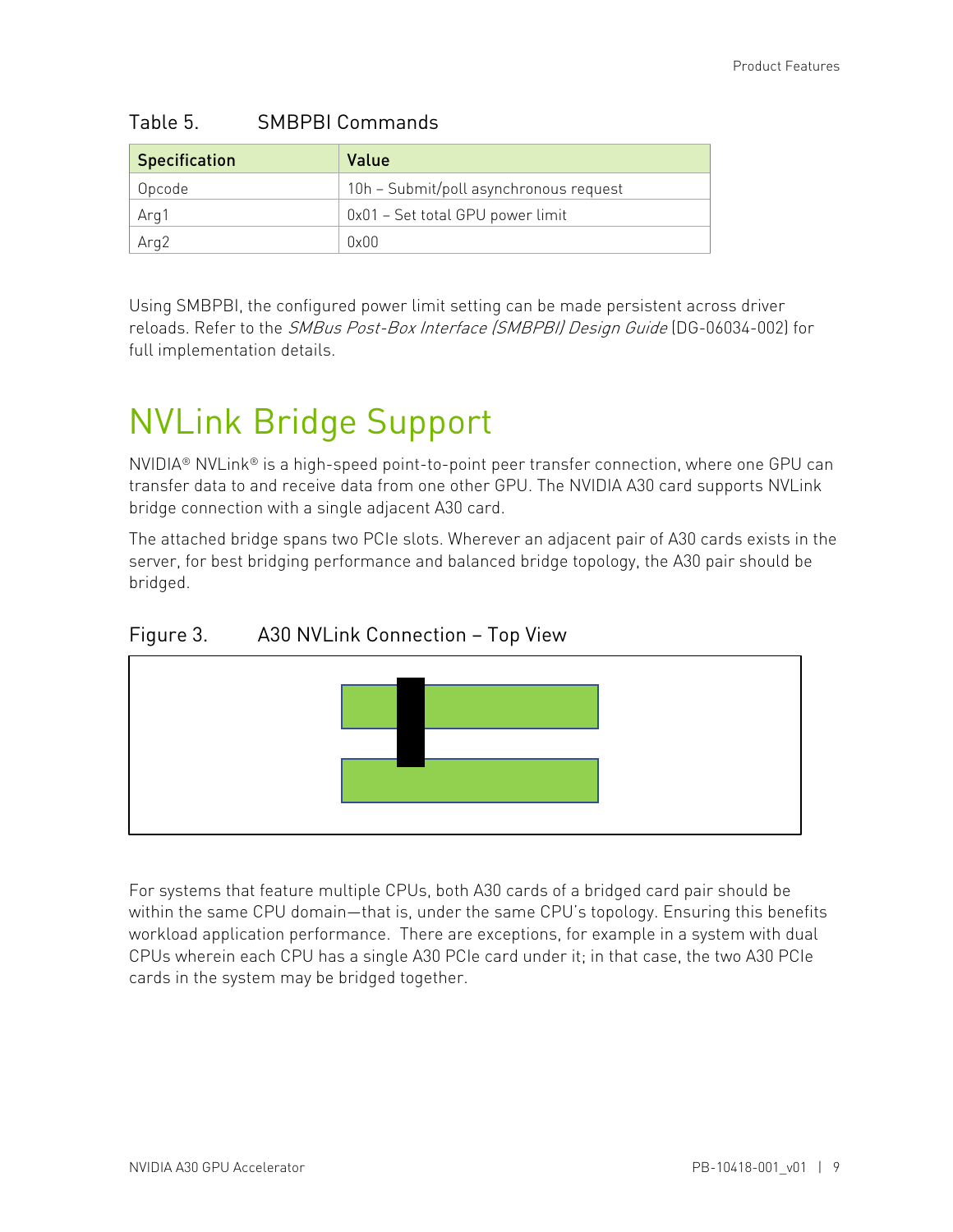### <span id="page-13-0"></span>NVLink Connector Placement

[Figure 4](#page-13-1) shows the connector keep-out area for the NVLink bridge support of the A30.

### <span id="page-13-1"></span>Figure 4. NVLink Connector Placement – Top View



<span id="page-13-2"></span>NVIDIA A30 NVLink speed and bandwidth are given in the following table.

#### Table 6. NVLink Speed and Bandwidth

| Parameter                                             | Value      |  |
|-------------------------------------------------------|------------|--|
| Total NVLink Bridges Supported by NVIDIA A30          |            |  |
| Total NVLINK Rx and Tx lanes supported                | 32         |  |
| Data rate per NVIDIA A30 NVLink lane (each direction) | 50 Gbps    |  |
| Total Maximum NVLink Bandwidth                        | $200$ GB/s |  |

Sufficient clearance must be provided both above the card's north edge and behind the backside of the card's PCB to accommodate NVIDIA A30 NVLink bridge. The clearance above the north edge should meet or exceed 2.5 mm. The backside clearance (from the rear card's rear PCB surface) should meet or exceed 2.67 mm.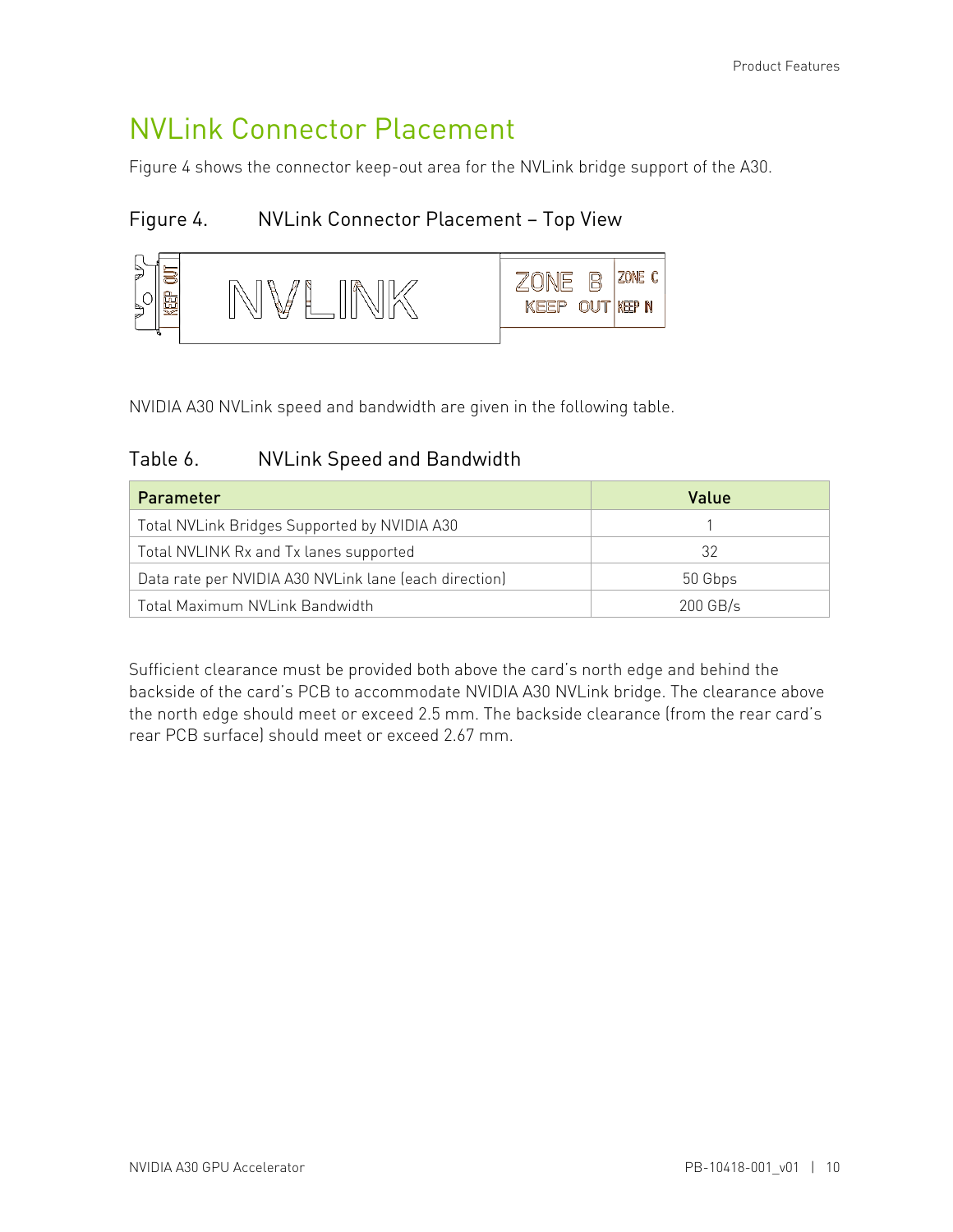### <span id="page-14-0"></span>Form Factor

<span id="page-14-2"></span>In this product brief, nominal dimensions are shown in [Figure 5.](#page-14-2)





### <span id="page-14-1"></span>Power Connector Placement

The board provides a CPU 8-pin power connector on the east edge of the board.

<span id="page-14-3"></span>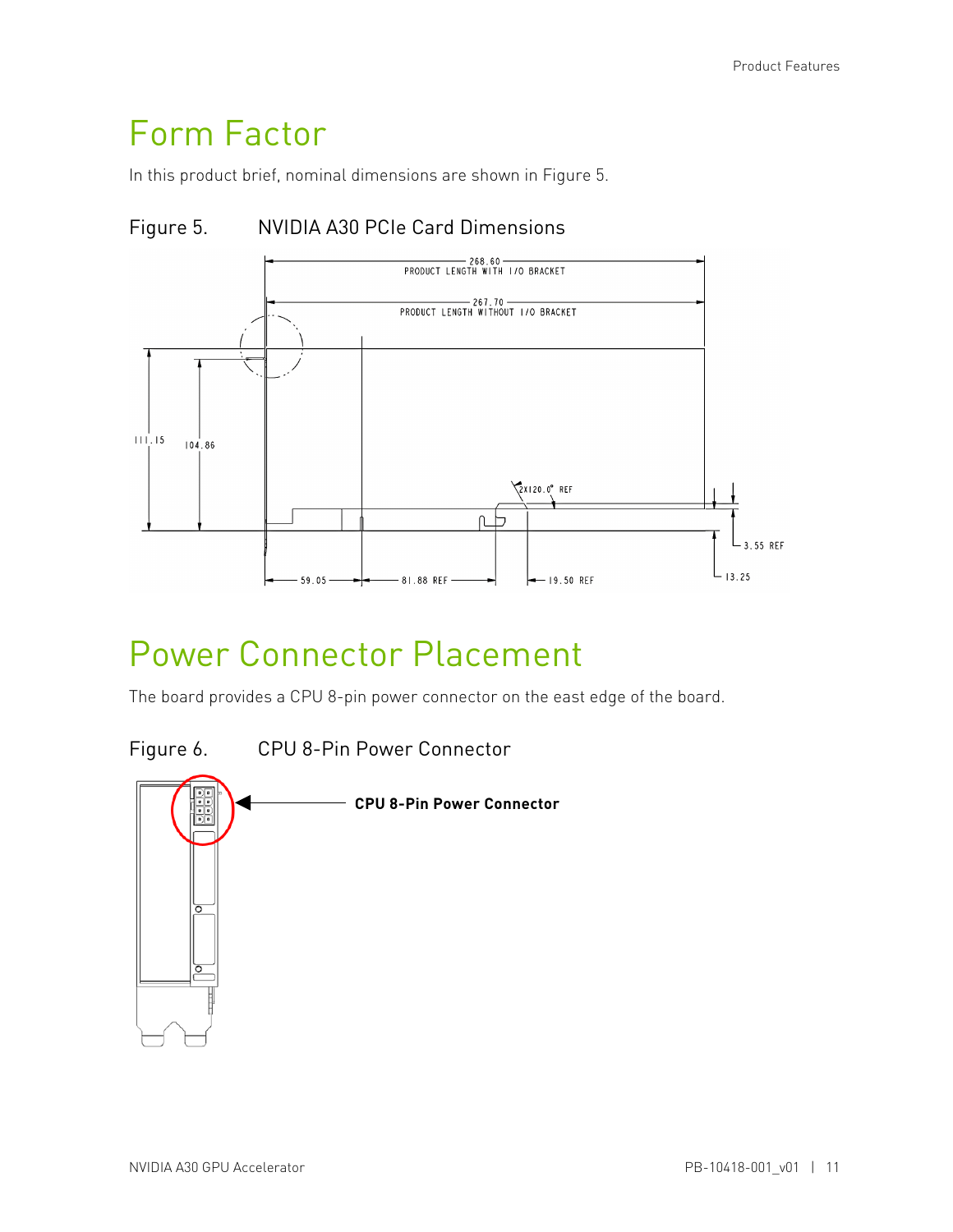<span id="page-15-2"></span>[Table 7](#page-15-2) lists supported auxiliary power connections for the NVIDIA A30 GPU card.

| <b>Board Connector</b> | <b>PSU Cable</b>                      |
|------------------------|---------------------------------------|
| $\vert$ CPU 8-pin      | 1× CPU 8-pin cable                    |
| $\vert$ CPU 8-pin      | CPU 8-pin to PCIe 8-pin cable adapter |

#### Table 7. Supported Auxiliary Power Connections

### <span id="page-15-0"></span>CPU 8-Pin to PCIe 8-Pin Power Adapter

<span id="page-15-1"></span>[Figure 7](#page-15-1) lists the pin assignments of the power adapter.



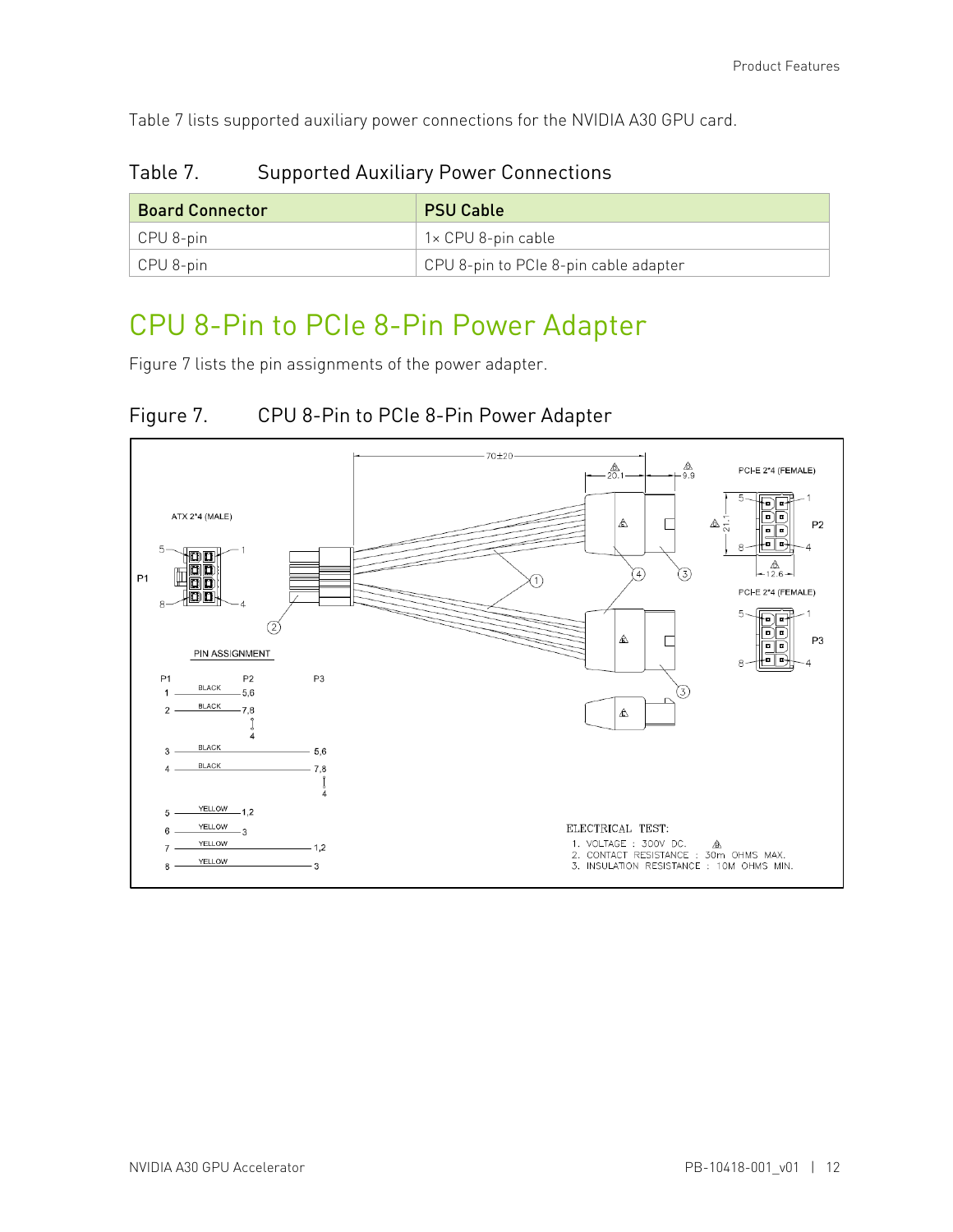### <span id="page-16-0"></span>Extenders

The A30 PCIe card provides two extender options, shown in [Figure 8.](#page-16-1)

- ▶ NVPN: 682-00007-5555-000 Long offset extender
	- Card + extender = 339 mm
- ▶ NVPN: 682-00007-5555-001 Straight extender
	- Card + extender = 312 mm

Using the standard NVIDIA extender ensures greatest forward compatibility with future NVIDIA product offerings.

If the standard extender will not work, OEMs may design a custom attach method using the extender mounting holes on the east edge of the PCIe card.

### <span id="page-16-1"></span>Figure 8. Long Offset and Straight Extenders



**LONG OFFSET EXTENDER** 

**STRAIGHT EXTENDER**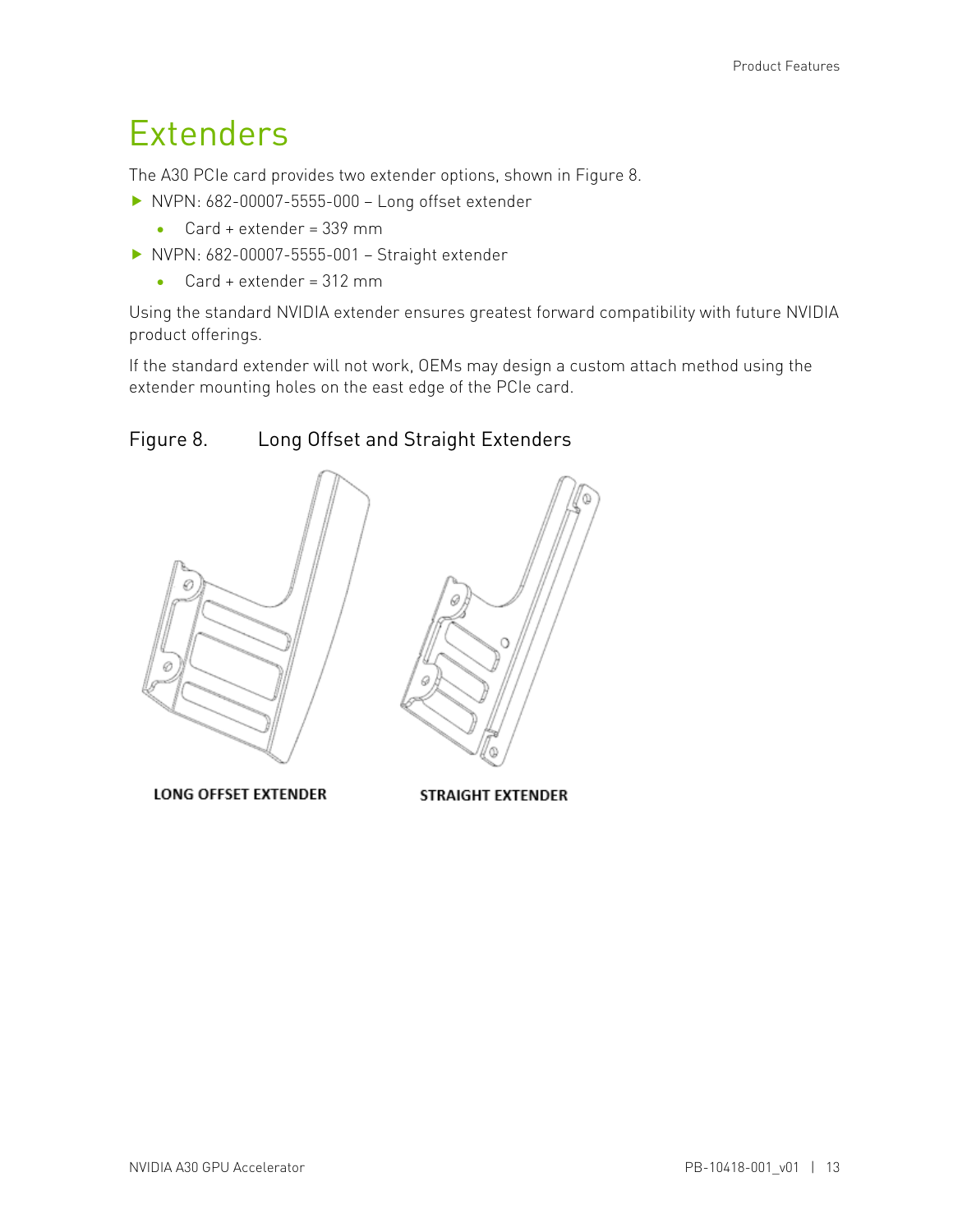## <span id="page-17-0"></span>Support Information

### <span id="page-17-1"></span>**Certifications**

- ▶ Windows Hardware Quality Lab (WHQL):
	- Certified Windows 7, Windows 8.1, Windows 10
	- Certified Windows Server 2008 R2, Windows Server 2012 R2
- ▶ Ergonomic requirements for office work W/VDTs (ISO 9241)
- ▶ EU Reduction of Hazardous Substances (EU RoHS)
- ▶ Joint Industry quide (J-STD) / Registration, Evaluation, Authorization, and Restriction of Chemical Substance (EU) – (JIG / REACH)
- Halogen Free (HF)
- <span id="page-17-2"></span>▶ EU Waste Electrical and Electronic Equipment (WEEE)

## Agencies

- Australian Communications and Media Authority and New Zealand Radio Spectrum Management (RCM)
- ▶ Bureau of Standards, Metrology, and Inspection (BSMI)
- Conformité Européenne (CE)
- ▶ Federal Communications Commission (FCC)
- ▶ Industry Canada Interference-Causing Equipment Standard (ICES)
- Korean Communications Commission (KCC)
- ▶ Underwriters Laboratories (cUL, UL)
- ▶ Voluntary Control Council for Interference (VCCI)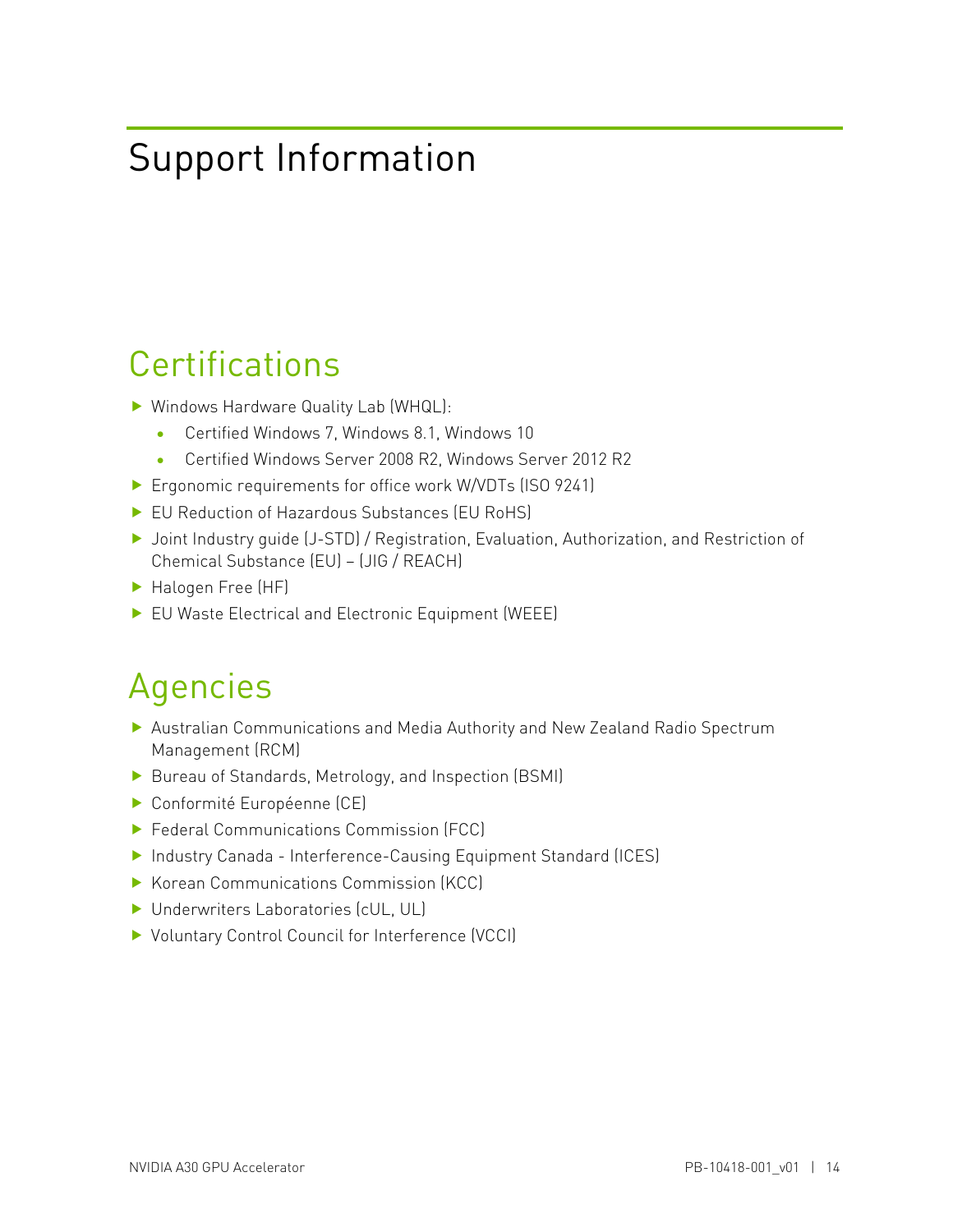### <span id="page-18-0"></span>Languages

<span id="page-18-1"></span>

| Table 8. | Languages Supported |
|----------|---------------------|
|          |                     |

| <b>Languages</b>              | Windows <sup>1</sup> | Linux |
|-------------------------------|----------------------|-------|
| English (US)                  | Yes                  | Yes   |
| English (UK)                  | Yes                  | Yes   |
| Arabic                        | Yes                  |       |
| Chinese, Simplified           | Yes                  |       |
| Chinese, Traditional          | Yes                  |       |
| Czech                         | Yes                  |       |
| Danish                        | Yes                  |       |
| Dutch                         | Yes                  |       |
| Finnish                       | Yes                  |       |
| French (European)             | Yes                  |       |
| German                        | Yes                  |       |
| Greek                         | Yes                  |       |
| Hebrew                        | Yes                  |       |
| Hungarian                     | Yes                  |       |
| Italian                       | Yes                  |       |
| Japanese                      | Yes                  |       |
| Korean                        | Yes                  |       |
| Norwegian                     | Yes                  |       |
| Polish                        | Yes                  |       |
| Portuguese (Brazil)           | Yes                  |       |
| Portuguese (European/Iberian) | Yes                  |       |
| Russian                       | Yes                  |       |
| Slovak                        | Yes                  |       |
| Slovenian                     | Yes                  |       |
| Spanish (European)            | Yes                  |       |
| Spanish (Latin America)       | Yes                  |       |
| Swedish                       | Yes                  |       |
| Thai                          | Yes                  |       |
| Turkish                       | Yes                  |       |

Note:

1Microsoft Windows 7, Windows 8, Windows 8.1, Windows 10, Windows Server 2008 R2, Windows Server 2012 R2, and Windows 2016 are supported.